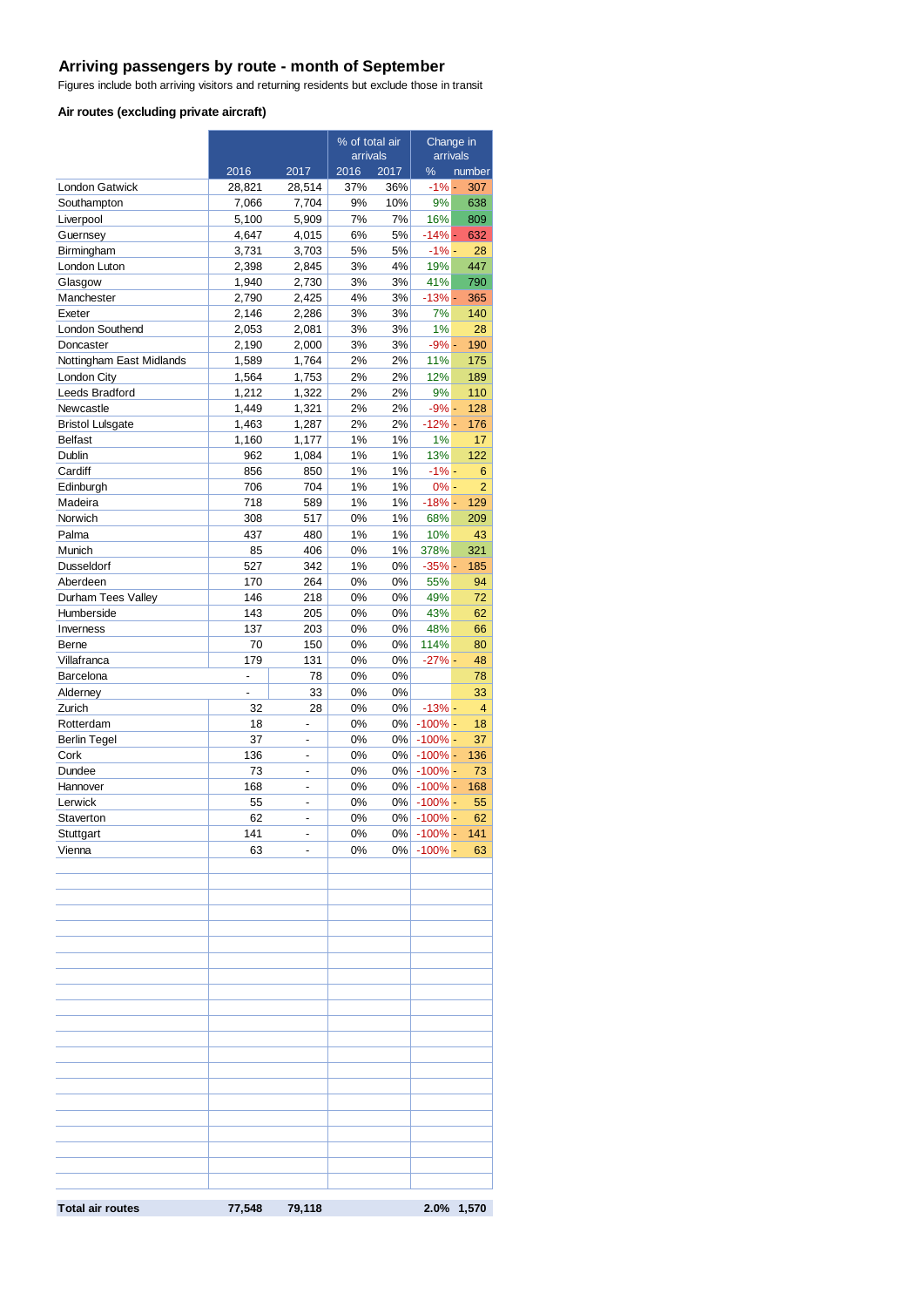# **Arriving passengers by route - month of September**

Figures include both arriving visitors and returning residents but exclude those in transit

# **Sea routes**

|                         |        |        | % of total sea<br>arrivals |      | Change in<br>arrivals |                 |
|-------------------------|--------|--------|----------------------------|------|-----------------------|-----------------|
|                         | 2016   | 2017   | 2016                       | 2017 | $\%$                  | number          |
| St Malo                 | 21,648 | 21,468 | 52%                        | 55%  | $-1\% -$              | 180             |
| Poole                   | 7,364  | 6,934  | 18%                        | 18%  | $-6% -$               | 430             |
| Guernsey                | 5,679  | 4,212  | 14%                        | 11%  |                       | $-26\% - 1,467$ |
| Granville               | 1,803  | 1,731  | 4%                         | 4%   | $-4% -$               | 72              |
| Carteret                | 1,315  | 1,253  | 3%                         | 3%   | $-5% -$               | 62              |
| Visiting Yachtsmen      | 1,386  | 1,017  | 3%                         | 3%   | $-27%$ -              | 369             |
| Sark                    | 1,205  | 971    | 3%                         | 2%   | $-19% -$              | 234             |
| Cruise Ship             | 84     | 738    | 0%                         | 2%   | 779%                  | 654             |
| Portsmouth              | 1,041  | 581    | 2%                         | 1%   | $-44% -$              | 460             |
| <b>Dielette</b>         | 249    |        | 1%                         | 0%   | $-100\%$ -            | 249             |
|                         |        |        |                            |      |                       |                 |
| <b>Total sea routes</b> | 41,774 | 38,905 | $-6.9\% -2.869$            |      |                       |                 |

## **Air and Sea combined**

|                              |         |         | share of<br>arrivals by air |      | Change in<br>arrivals |                     |
|------------------------------|---------|---------|-----------------------------|------|-----------------------|---------------------|
|                              | 2016    | 2017    | 2016                        | 2017 | $\%$                  | number              |
| Total arrivals (air and sea) | 119.322 | 118.023 | 65%                         |      |                       | $67\%$ -1.1% -1,299 |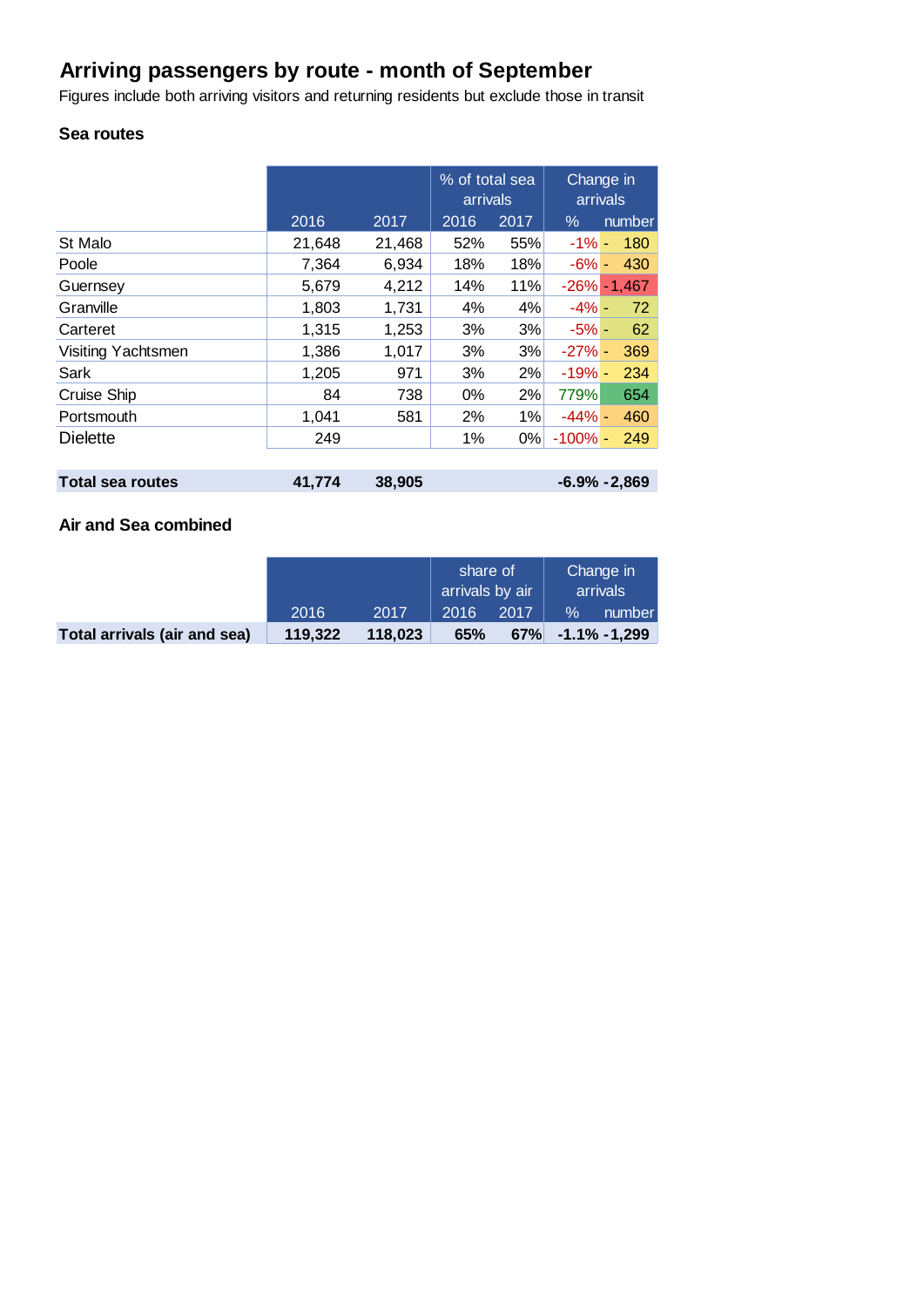### **Arriving passengers by route - Year-to-date 2017**

Figures include both arriving visitors and returning residents but exclude those in transit

#### **Air routes (excluding private aircraft)**

|                          | % of total air   |                  | Change in |          |                        |                |
|--------------------------|------------------|------------------|-----------|----------|------------------------|----------------|
|                          |                  |                  | arrivals  |          | arrivals               |                |
|                          | 2016             | 2017             | 2016      | 2017     | %                      | number         |
| <b>London Gatwick</b>    | 244,750          | 246,354          | 39%       | 39%      | 1%                     | 1,604          |
| Southampton              | 62,097           | 62,745           | 10%       | 10%      | 1%                     | 648            |
| Liverpool                | 42,733           | 48,580           | 7%        | 8%       | 14%                    | 5,847          |
| Guernsey                 | 39,574           | 33,716           | 6%        | 5%       | $-15% -$               | 5,858          |
| Birmingham               | 29,224           | 27,823           | 5%<br>3%  | 4%       | $-5% -$                | 1,401          |
| Glasgow<br>London Luton  | 16,790<br>16,018 | 22,173<br>20,799 | 3%        | 4%<br>3% | 32%<br>30%             | 5,383<br>4,781 |
| Exeter                   | 17,197           | 17,765           | 3%        | 3%       | 3%                     | 568            |
| Manchester               | 20,598           | 17,001           | 3%        | 3%       | $-17% -$               | 3,597          |
| London City              | 14,762           | 13,724           | 2%        | 2%       | $-7% -$                | 1,038          |
| Nottingham East Midlands | 10,113           | 13,615           | 2%        | 2%       | 35%                    | 3,502          |
| Doncaster                | 12,462           | 13,038           | 2%        | 2%       | 5%                     | 576            |
| London Southend          | 10,762           | 11,803           | 2%        | 2%       | 10%                    | 1,041          |
| Newcastle                | 10,567           | 10,717           | 2%        | 2%       | 1%                     | 150            |
| <b>Bristol Lulsgate</b>  | 12,058           | 10,687           | 2%        | 2%       | $-11% -$               | 1,371          |
| <b>Belfast</b>           | 8,550            | 9,003            | 1%        | 1%       | 5%                     | 453            |
| Dublin                   | 7,074            | 6,855            | 1%        | 1%       | $-3%$ -                | 219            |
| Leeds Bradford           | 6,123            | 6,747            | 1%        | 1%       | 10%                    | 624            |
| Cardiff                  | 6,497            | 6,195            | 1%        | 1%       | $-5%$ -                | 302            |
| Madeira                  | 4,791            | 4,585            | 1%        | 1%       | $-4% -$                | 206            |
| Dusseldorf               | 4,302            | 4,061            | 1%        | 1%       | $-6% -$                | 241            |
| Norwich                  | 1,937            | 3,178            | 0%        | 1%       | 64%                    | 1,241          |
| Edinburgh                | 3,485            | 2,659            | 1%        | 0%       | $-24% -$               | 826            |
| Palma                    | 2,099            | 2,167            | 0%        | 0%       | 3%                     | 68             |
| Munich                   | 1,474            | 1,611            | 0%        | 0%       | 9%                     | 137            |
| Tenerife                 | 1,099            | 1,377            | 0%        | 0%       | 25%                    | 278            |
| Aberdeen                 | 1,237            | 1,372            | 0%        | 0%       | 11%                    | 135            |
| Durham Tees Valley       | 1,086            | 1,235            | 0%        | 0%       | 14%                    | 149            |
| Humberside               | 1,117            | 1,052            | 0%        | 0%       | $-6% -$                | 65             |
| Geneva                   | 2,069            | 945              | 0%        | 0%       | $-54%$ -               | 1,124          |
| Inverness                | 957              | 1,008            | 0%        | 0%       | 5%                     | 51             |
| Berne                    | 500<br>645       | 824              | 0%<br>0%  | 0%       | 65%<br>$-18%$ -        | 324<br>115     |
| Vienna<br>Zurich         | 645              | 530<br>515       | 0%        | 0%<br>0% | $-20% -$               | 130            |
| Rotterdam                | 698              | 378              | 0%        | 0%       | $-46% -$               | 320            |
| Visby                    |                  | 330              | 0%        | 0%       |                        | 330            |
| Friedrichshafen          | 186              | 210              | 0%        | 0%       | 13%                    | 24             |
| Bournemouth              | 114              | 148              | 0%        | 0%       | 30%                    | 34             |
| <b>Frankfurt Main</b>    | $\frac{1}{2}$    | 147              | 0%        | 0%       |                        | 147            |
| Bremen                   | 132              | 145              | 0%        | 0%       | 10%                    | 13             |
| Dresden                  | 145              | 144              | 0%        | 0%       | -1% -                  |                |
| Porto                    |                  | 138              | 0%        | 0%       |                        | 138            |
| Cork                     | 1,398            | 136              | 0%        | 0%       | $-90% -$               | 1,262          |
| Villafranca              | 179              | 131              | 0%        | 0%       | $-27%$ -               | 48             |
| Alderney                 |                  | 121              | 0%        | 0%       |                        | 121            |
| Newquay                  |                  | 119              | 0%        | 0%       |                        | 119            |
| Faro                     | 102              | 117              | 0%        | 0%       | 15%                    | 15             |
| Kassel                   |                  | 84               | 0%        | 0%       |                        | 84             |
| Barcelona                |                  | 78               | 0%        | 0%       |                        | 78             |
| Luxembourg               | 41               | 70               | 0%        | 0%       | 71%                    | 29             |
| Rennes                   | 125              | 11               | 0%        | 0%       | $-91% -$               | 114            |
| Madrid                   |                  | 4                | 0%        | 0%       |                        | 4              |
| <b>Billund</b>           | 127              | $\overline{a}$   | 0%        | 0%       | $-100%$ -              | 127            |
| Stuttgart                | 1,258            | -                | 0%        | 0%       | $-100% -$              | 1,258          |
| Baden-Baden / Karlsruhe  | 128              |                  | 0%        | 0%       | $-100%$ -              | 128            |
| Berlin Tegel             | 925              |                  | 0%        | 0%       | $-100%$ -              | 925            |
| <b>Brest</b>             | 146              |                  | 0%        | 0%       | $-100%$ -              | 146            |
| Dundee                   | 622              |                  | 0%        | 0%       | $-100\%$ -             | 622            |
| Erfurt                   | 137<br>1,065     |                  | 0%<br>0%  | 0%<br>0% | $-100%$ -<br>$-100% -$ | 137<br>1,065   |
| Hannover<br>Lerwick      | 55               |                  | 0%        | 0%       | $-100%$ -              | 55             |
| Lubeck                   | 142              |                  | 0%        | 0%       | $-100%$ -              | 142            |
| Odense                   | 59               |                  | 0%        | 0%       | $-100%$ -              | 59             |
| Staverton                | 236              |                  | 0%        | 0%       | $-100% -$              | 236            |
|                          |                  |                  |           |          |                        |                |
| <b>Total air routes</b>  | 623,412          | 628,970          |           |          | 0.9%                   | 5,558          |